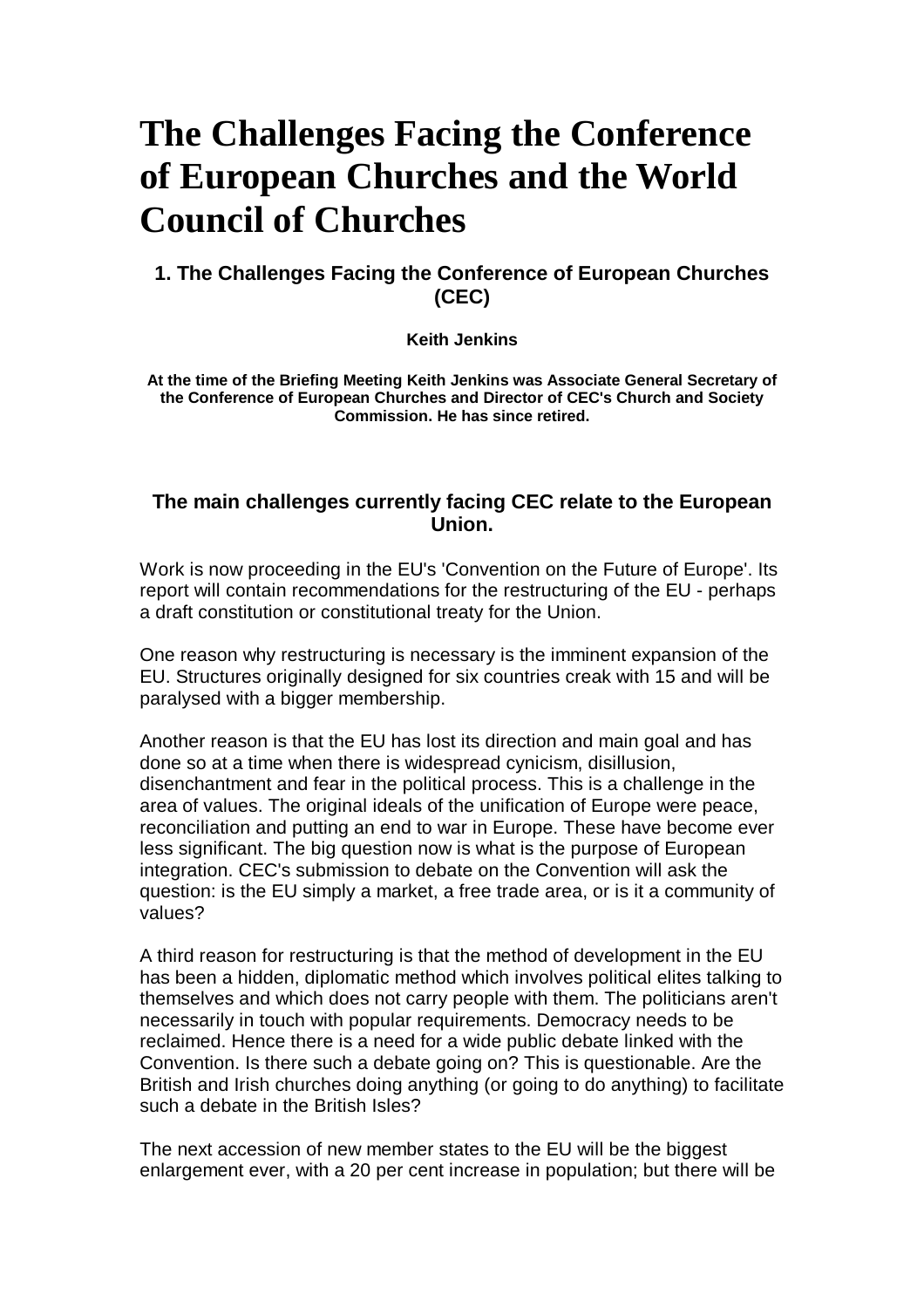only a 4 per cent increase in GDP. There will thus be a larger gap between rich and poor, and this will require solidarity and cohesion which are not being provided at the moment. In its submission to the debate CEC will highlight the fact that there is considerable interest in the candidate countries in affirming a community of values. There is also an interest in affirming unity in diversity. Most of the candidate countries were formerly communist. They are aware that one set of compulsory values could be replaced by another set. They have no desire to exchange the hegemony of Moscow for the hegemony of Brussels, however different they might be.

There is a real risk that the whole process might fail, which would be a tragedy for Europe as a whole.

Another challenge in the present situation relates to 'proximity policy': what will be the future of the EU's relationship with Russia, Ukraine, Belarus and the countries of the Mediterranean basin? This in turn raises the question of the relationships amongst the power centres: Europe, the USA, the Middle East, Moscow. Will there be an acceptance of US security concepts or is the EU ready to be a 'critical friend' of the USA? A European social model and the European social market concept could offer a distinctive contribution to the process of globalisation.

In the above context the question of ecumenical relations is of central importance. In Europe you find the main Christian traditions in substantial numbers: Protestantism, Anglicanism, Catholicism, Orthodoxy. The way we handle ecumenical matters in Europe in the coming years is going to be important from the world perspective.

# **The Challenges Facing the World Council of Churches (WCC)**

#### **Simon Oxley**

#### **Simon Oxley is the Team Coordinator of the Education and Ecumenical Formation Team at the WCC.**

The WCC has cross-team groupings of staff who look at particular parts of the world. Being Moderator of the Europe Task Force gives me an overview of the concerns of the WCC in the region.

The WCC has traditionally had a dual attitude towards Europe. It has not regarded Western and Northern Europe as a focus for activity, except for fundraising. Since the fall of communism, however, the WCC has been active in Central and Eastern Europe. Here the WCC has to be careful not to tread on the toes of CEC.

Up to 30 per cent of the WCC constituency is in Central and Eastern Europe; but the region is also noted for a shortage of local Councils of Churches.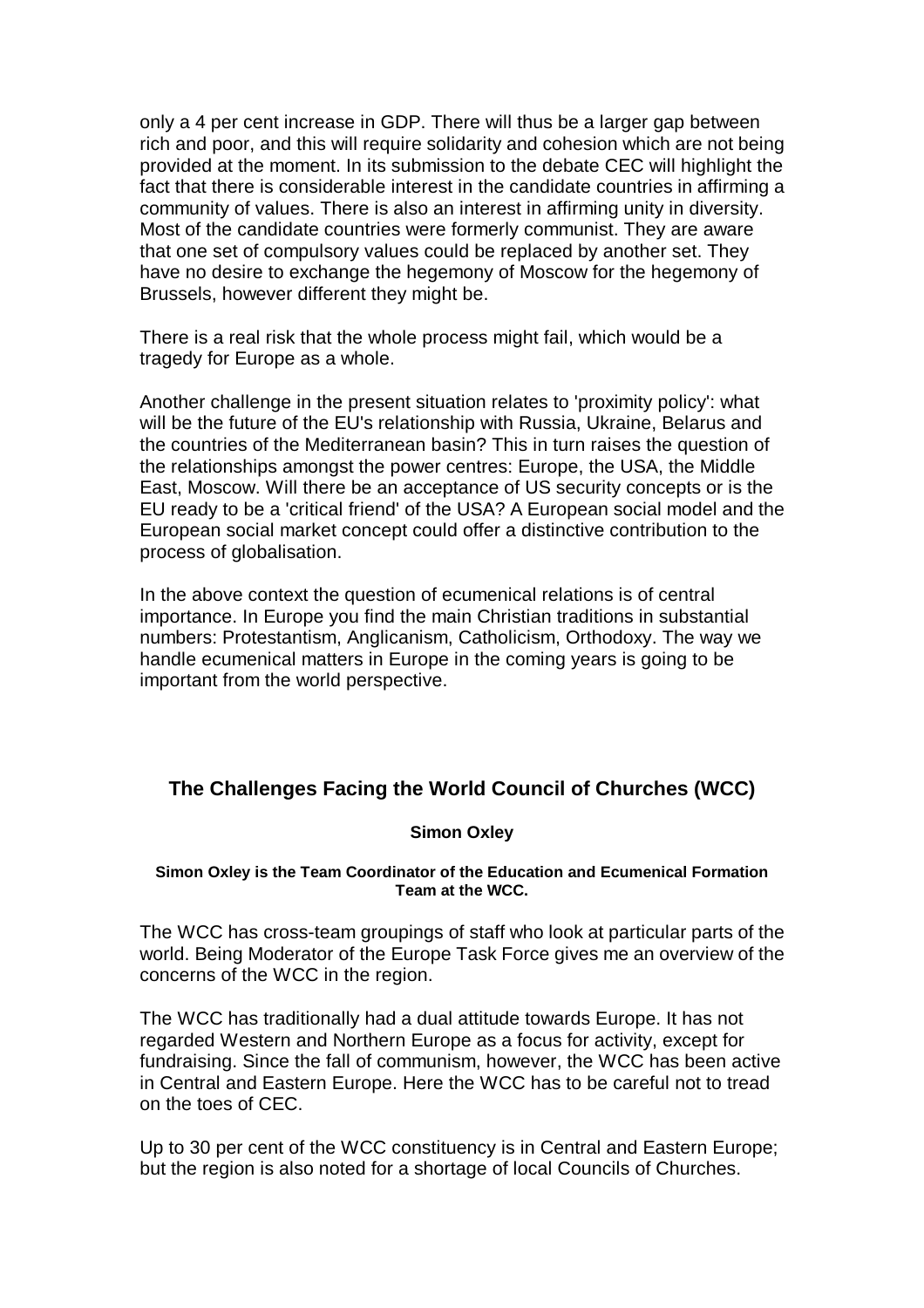People often speak of a Protestant-Orthodox divide in the WCC; but this is a caricature. Neither the Protestants nor the Orthodox take a monolithic view. A special commission has been set up to look at the Orthodox position in the WCC. It will focus on the following areas:

- 1. Ecclesiology. The WCC is not a super-church and the different memberchurches have different ecclesiological assumptions. What does it mean to be moving towards visible unity? What does mutual accountability in the WCC mean?
- 2. Common prayer (as opposed to common worship). There is the feeling that the kind of worship used in ecumenical gatherings blunts the differences between confessions while the nature of relations amongst those confessions has not been clearly articulated.
- 3. Consensus decision-making. Here the special commission will touch on a matter of concern to all member-churches, not just the Orthodox. The WCC has tended towards the consensus of the majority; there is a feeling among minority churches that their views are not given serious consideration.
- 4. Social and ethical issues. Again not just the Orthodox, but other churches too, are worried that the WCC sometimes takes its own line without taking account of the programmes of individual churches. The CTBI has evolved out of the BCC; but nothing similar has yet happened to the WCC, and it continues the pattern of operating parallel to the member-churches rather than articulating directly what those churches say.

There are various structural questions facing the WCC at the moment:

- 1. In future the WCC will need to be wary of admitting churches which don't have relations with other churches, even sometimes of their own denomination, in their own country.
- 2. There is also the question of how churches gain representation on the Central Committee. Some churches never seem to manage it.
- 3. When any organisation becomes an institution, there often evolves a tension between membership (which can be nominal and passive) and active involvement/belonging.

Other major issues facing the WCC include:

- 1. The question of globalisation and its social and economic effects. This is relevant to Europe: the Common Agricultural Policy, for example, keeps the door shut, and is of great concern to the developing world.
- 2. The Decade to Overcome Violence, inaugurated at Harare.
- 3. Konrad Raiser retires as General Secretary at the end of 2003, so this will be a time of change.
- 4. The WCC is facing a growing financial crisis.

# **Discussion**